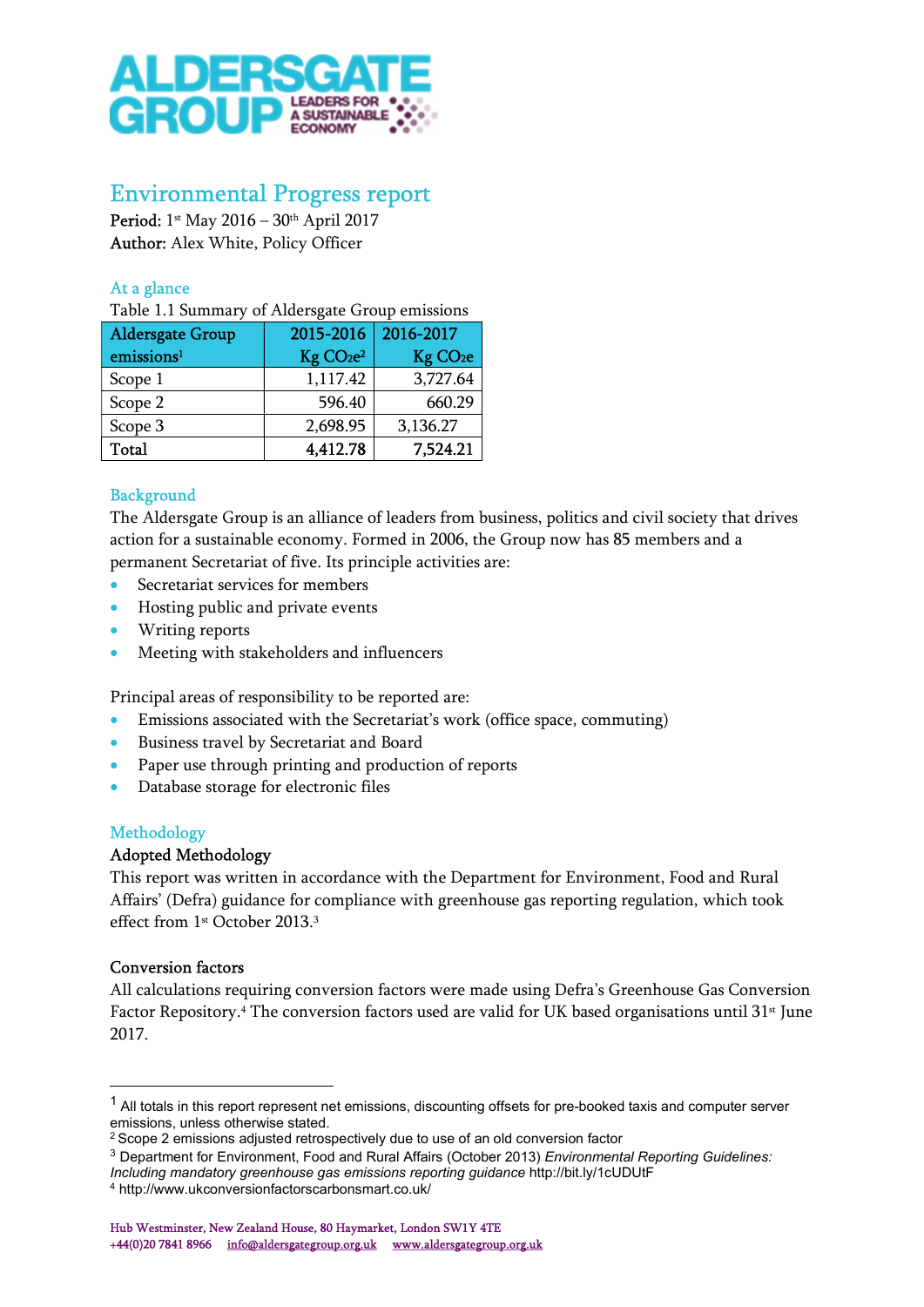

#### Office space

The Aldersgate Group is based in Hub Westminster, which is an open plan hot desking space that comprised the entirety of the first floor of New Zealand House until 1 April 2017, when the floorspace was revised downwards to reduce business rates. The additional floorspace remains unoccupied but is lit and heated, so these calculations have not taken this change in floorspace into consideration. Energy bills are provided for the whole building and building management has advised that the first floor is responsible for 13.617% of the building's total.

The Aldersgate Group's responsibility for the energy bills has been calculated as a portion of the Hub Westminster's total responsibility, based upon the number of days the Secretariat works in the office in relation to the total number of days available (average number of people in the office x total working days in the year). This has estimated the Aldersgate Group's responsibility for energy bills in Hub Westminster to be 4.13% this reporting year, over 3% higher than the previous year. This is because the average number of people in the office has decreased from 150 last year to 90 this year, making the Group's share of overall emissions significantly higher.

#### Staff

During this period, there were five members of staff: Executive Director, Policy Manager, Affairs Officer, Policy Officer and Communications Manager. The Executive Director reduced hours by 0.5 days from April 24, and the Policy Manager works 4 days per week. The Communications Manger left at the end of April, overlapping with her replacement Communications Officer between 3 April and 28 April. Thus over the course of the reporting period there have been between five and six members of staff. Travel emissions have been captured for all staff members.

#### Commuting

Distances have been calculated by postcode for each employee, based upon driving distances. All employees live within England.

#### Business travel

Expenses incurred through business travel are itemised over the course of the year. Associated carbon emissions were also calculated using conversion factors from Defra's Greenhouse Gas Conversion Factor Repository.

#### **Calculations**

#### Scope 1

The Aldersgate Group office is heated by gas. New Zealand House building management JLL has shared some of its energy bills from Gazprom with the Secretariat for this report. Bills were only available for the months of November 2016 – February 2017 and April 2017, in spite of concerted efforts to procure the other bills, both by Hub Westminster and the Secretariat. Usage was calculated based on an average over the five months and extrapolated for the fiscal year. This failed to capture seasonal changes between winter and summer and as such is likely to be higher than the actual usage.

For the four months where invoices were available for both 2015-2016 and 2016-2017, figures diverged significantly, making data largely incomparable. As New Zealand House building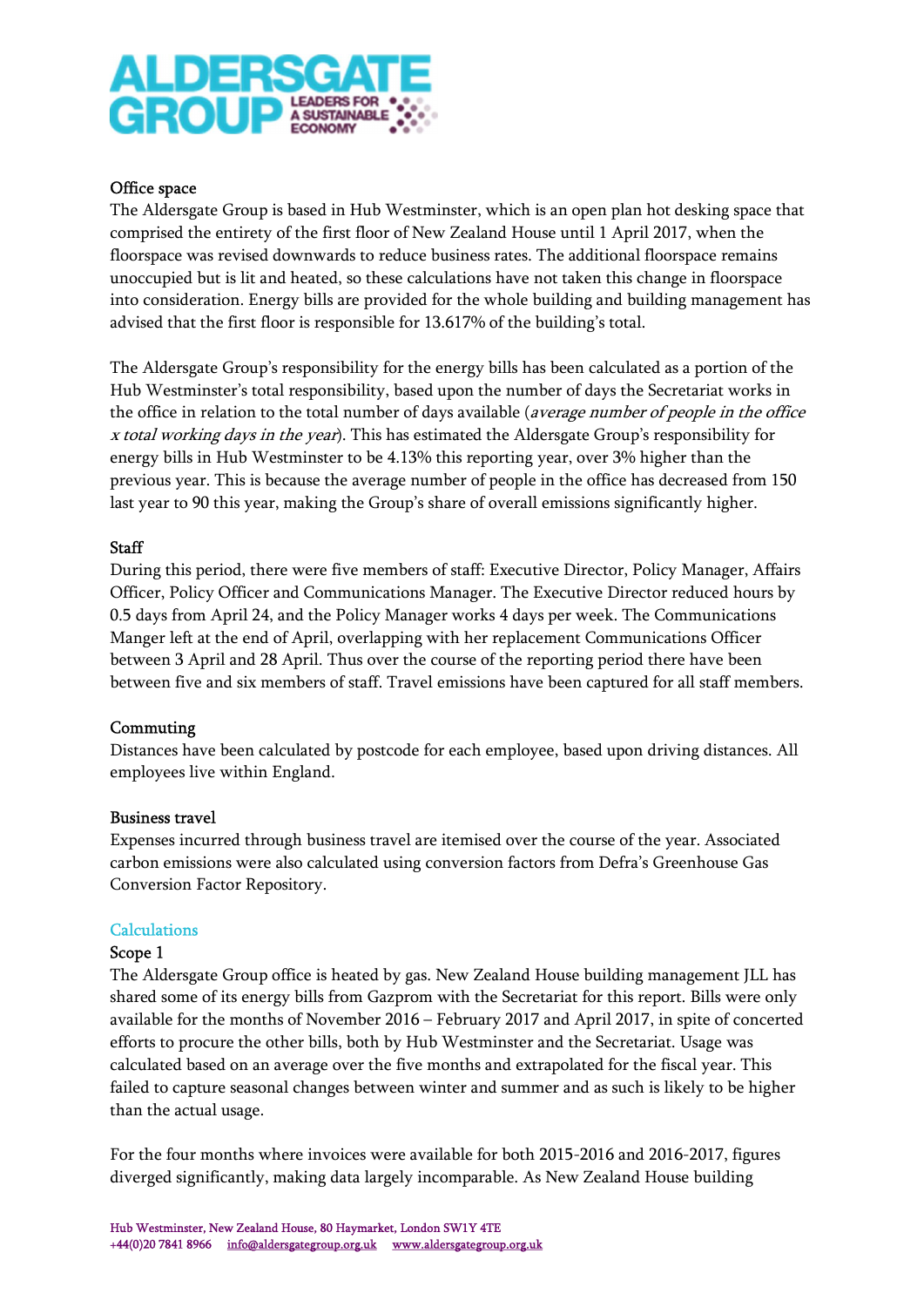

management were not available to discuss changes in usage and 7 months of data is unavailable, no useful conclusions can be drawn regarding year-on-year change.

The Group will continue to try to engage New Zealand House on discrepancies and providing invoices.

| Gas         | 2014-2015    |                      | 2015-2016    |                        | 2016-2017 |                        |
|-------------|--------------|----------------------|--------------|------------------------|-----------|------------------------|
|             | kWh          | Kg CO <sub>2</sub> e | kWh          | $Kg$ CO <sub>2</sub> e | kWh       | $Kg$ CO <sub>2</sub> e |
| New Zealand | 2,285,429.14 | 420,678.94           | 2,608,078.80 | 480,069.06             |           |                        |
| House       |              |                      |              |                        |           |                        |
| Aldersgate  | 5,632.84     | 1,036.84             | 6,072.93     | 1,117.42               |           |                        |
| Group       |              |                      |              |                        |           |                        |

## Table 1.2 Summary of Scope 1 emissions

# Scope 2

JLL has shared some electricity invoices with the Secretariat for this report. Bills were only available for the months of September 2016 – January 2017 and March and April 2017, in spite of concerted efforts to procure the other bills, both by Hub Westminster and the Secretariat. The invoices include electricity readings from all parts of the Hub Westminster office space, including the lobby and stairwells, broken down into day and night time usage. It is important to note that Hub Westminster was unable to confirm the units being invoiced although they believe the units are billed as kilowatt hours (kWh). Furthermore, there are inconsistencies within the data provided in terms of missing measurements. JLL did not respond to multiple requests for clarification.

For months where year on year comparison was possible, usage decreased significantly. Average usage over the seven months of available data in 2016-17 was 34% lower than the average usage over the same months in 2015-16. However, as the Aldersgate Group now makes up a larger percentage of overall use of the Hub due to decreasing occupancy, average CO2e increased on the previous reporting year. Once again, As JLL were not available to discuss changes in usage and 5 months of data is unavailable, no useful conclusions can be drawn regarding year-on-year change.

The Group will continue to try to engage New Zealand House on discrepancies and providing invoices.

JLL building management have informed us directly that New Zealand House is under the SmartestEnergy 100% renewable 'Natural Renewables' plan<sup>5</sup> . Hub Westminster has yet to make this certification available and it is currently unclear whether this applies only to the most recent fiscal year. While we anticipate that actual Scope 2 emissions will therefore be lower than indicated, Defra guidance on accounting for renewable electricity recommends using the grid average conversion factor while the approach is being reviewed.<sup>6</sup>

<sup>5</sup> http://smartestenergy.com/business-electricity/renewable-electricity/

<sup>6</sup> https://www.gov.uk/government/uploads/system/uploads/attachment\_data/file/206392/pb13944-env-reportingguidance.pdf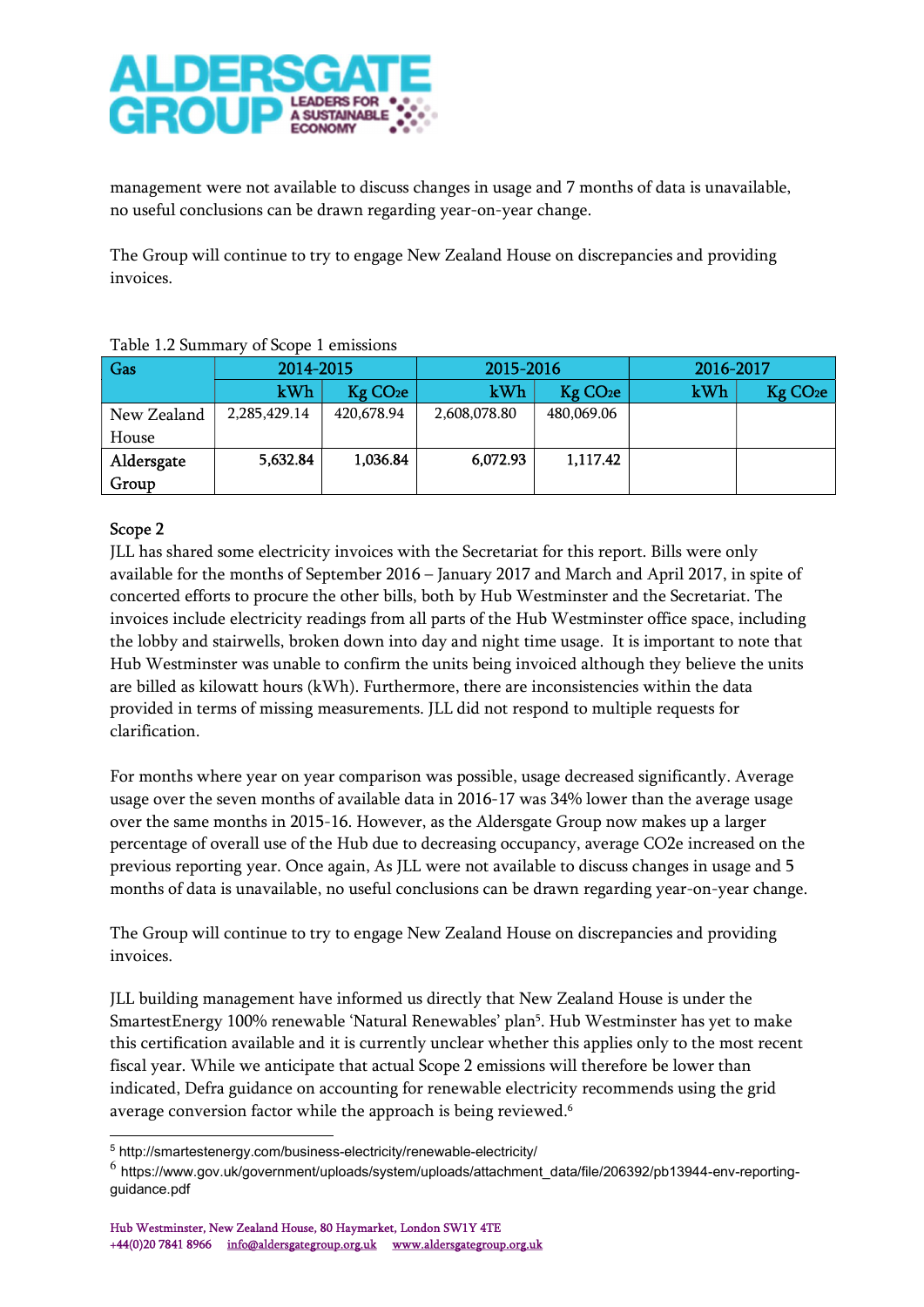

### Table 1.3 Summary of Scope 2 emissions

| Electricity | 2014-2015 |                      |                             | 2015-2016 | 2016-2017  |                      |
|-------------|-----------|----------------------|-----------------------------|-----------|------------|----------------------|
|             | kWh       | Kg CO <sub>2</sub> e | kWh<br>Kg CO <sub>2</sub> e |           | <b>KWh</b> | Kg CO <sub>2</sub> e |
| Hub         | 53,911.69 | 24,917.44            | 101,674.80                  | 41,895.10 |            |                      |
| Westminster |           |                      |                             |           |            |                      |
| Aldersgate  | 976.21    | 451.20               | 1,447.41                    | 596.40    |            |                      |
| Group       |           |                      |                             |           |            |                      |

## Scope 3

The table below summarises Scope 3 emissions for the Aldersgate Group.

| Scope 3         | 2014-2015            | 2015-2016            | 2016-2017            |
|-----------------|----------------------|----------------------|----------------------|
|                 | Kg CO <sub>2</sub> e | Kg CO <sub>2</sub> e | Kg CO <sub>2</sub> e |
| Commuting       | 2,444.70             | 1,318.84             | 1,522.48             |
| Business travel | 593.24               | 1,169.48             | 2,441.04             |
| Paper           | 409.01               | 160.12               | 120.74               |
| Couriers        | 5.45                 | 3.23                 | 4.82                 |
| Data storage    | 0.00                 | 47.29                |                      |
| <b>Total</b>    | 3,452.40             | 2,698.95             | 4,089.12             |

#### Table 1.4 Summary of Scope 3 emissions

## Commuting

Staff commutes were all undertaken within England by train, tube, bus, cycling and walking.

The composition of the Secretariat changed through the year, and varied between five and six staff. The average commute distance taken by the Secretariat for each day worked decreased from 24.6 miles in 2015-2016 to 22.87 miles in 2016-2017. However total emissions increased by 15%. This is due primarily to the increase in permanent staff from four for eight months in 2015-2016, to five over the full course of the reporting year.

Staff members primarily commute during peak periods when occupancy is highest and therefore per person emissions were lowest. Occupancy is not accounted for in the adopted methodology, which applies Defra's conversion factors.

| <b>Commuting</b>   | 2015-2016                            |          | 2016-2017    |                      |  |
|--------------------|--------------------------------------|----------|--------------|----------------------|--|
|                    | <b>Miles</b><br>Kg CO <sub>2</sub> e |          | <b>Miles</b> | Kg CO <sub>2</sub> e |  |
| Train              | 11,266.48                            | 885.73   | 12,923.30    | 1,015.98             |  |
| Bus                | 2,042.00                             | 242.53   | 2,427.00     | 288.25               |  |
| Tube               | 2,045.64                             | 190.58   | 2,342.60     | 218.25               |  |
| Cycling or walking | 1,014.74                             | 0.00     | 2,469.47     | 0.00                 |  |
| Total              | 16,368.86                            | 1,318.84 | 16,368.86    | 1,522.48             |  |

#### Table 1.5 Summary of Commute-related emissions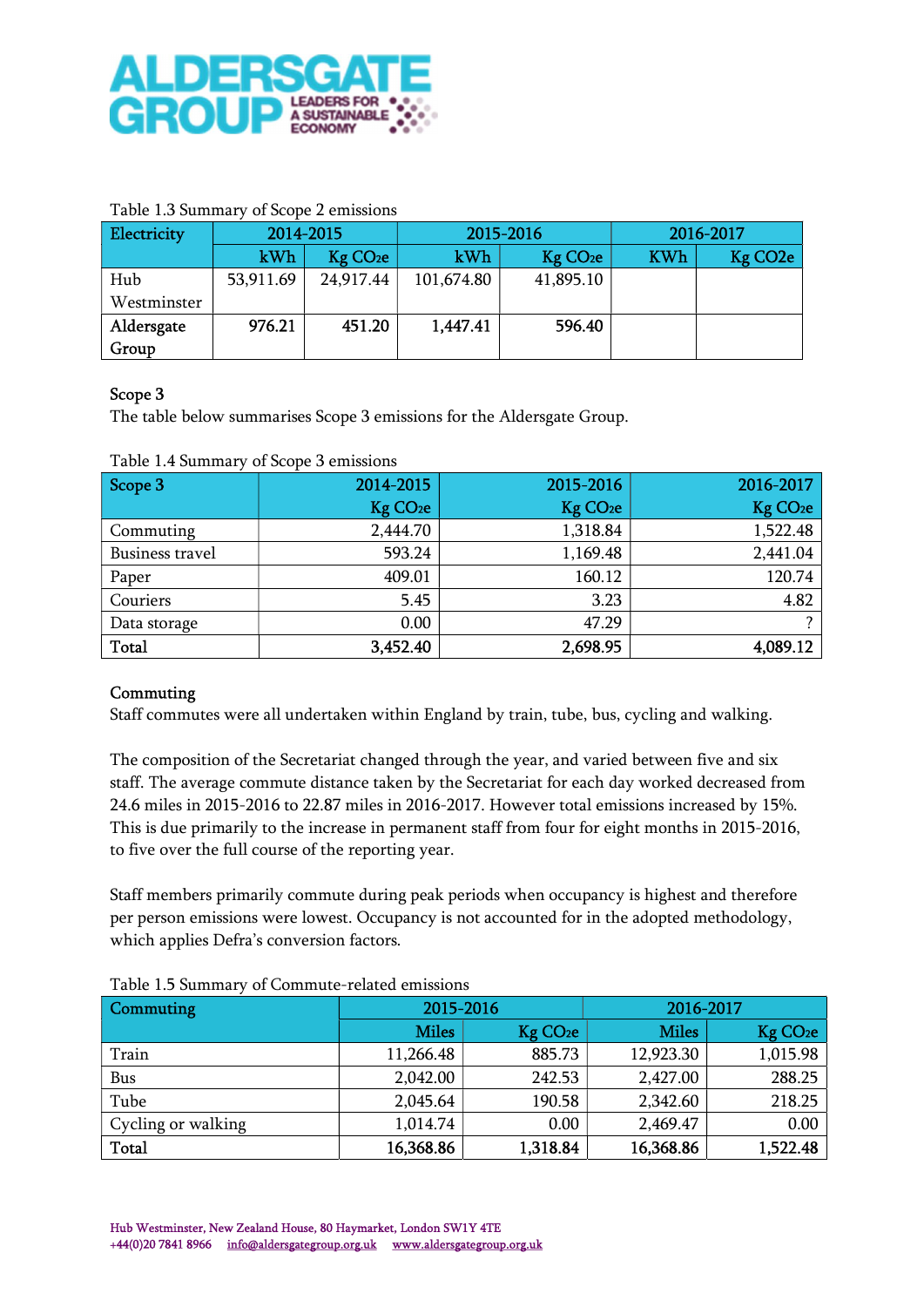

## Business travel

Staff made business trips on behalf of the Group, by train, car, bus, taxi, plane and on one instance by ferry. Business travel figures include travel by our Chair, Joan Walley and Director Steve Wallace for our REBus work in the UK and in Europe.

Total miles travelled increased by 58.84% and emissions grew by 108.73%. The increase can be largely attributed to the significantly higher volume of flights, which within the Secretariat were necessary due to tight time constraints and for Steve Wallace due to practicality, given he does not live in London. There was also a significant increase in train travel which reflects the Group's endeavours to increase presence outside of London in light of political developments, and the Group's efforts to engage more with the membership by visiting facilities where possible.

| raoic 1.0 bailimeil<br><b>Business travel</b> | 2015-2016    | of chinostono from buonicos travér |              | 2016-2017            |
|-----------------------------------------------|--------------|------------------------------------|--------------|----------------------|
|                                               | <b>Miles</b> | Kg CO <sub>2</sub> e               | <b>Miles</b> | Kg CO <sub>2</sub> e |
| Train                                         | 6727.20      | 539.60                             | 17,225.85    | 841.48               |
| Eurostar                                      | 4314.00      | 84.28                              | 4239.00      | 82.82                |
| Car                                           | 1093.00      | 322.02                             | 1,533.70     | 280.77               |
| Taxi                                          | 67.53        | 19.81                              | 88.36        | 23.84                |
| Plane                                         | 767.00       | 203.77                             | 4,552        | 1,209.33             |
| Bus                                           | N/A          | N/A                                | 53.5         | 2.47                 |
| Ferry                                         | N/A          | N/A                                | 11.39        | 0.35                 |
| Total                                         | 12,968.73    | 1169.48                            | 20,600.93    | 2,441.07             |

Table 1.6 Summary of emissions from business travel

## Paper

The Aldersgate Group has a paperless office with an emphasis on keeping electronic files, rather than hard copies. Staff seek to print only when strictly necessary.

Emissions decreased 32% since 2015-2016 in spite of publishing more reports. This can be attributed to one report (the 10-year Anniversary brochure) being printed on lighter paper, and a smaller print volume per report. Other professional print jobs were limited to business cards.

Hub Westminster installed Papercut<sup>7</sup> in 2015, which provided a direct emissions calculation based on printing from associated accounts. Hub Westminster changed the printing system once more on 20 April 2017, resulting in incompatible metrics for measurement. Emissions for office printing have therefore been calculated by weight, based on total pages printed. Total printed pages increased significantly from 2015-2016 to 2016-2017, which may be due to the increase in Secretariat staff members. The Group will monitor this going forwards.

#### Table 1.7 Summary of emissions from paper usage

| Paper | 2014-2015 |                   | 2015-2016 |                   |       | 2016-2017 |                 |       |
|-------|-----------|-------------------|-----------|-------------------|-------|-----------|-----------------|-------|
|       | Weight    | Kg                | Weight    | Kg                | Pages | Weight    | <b>Kg</b>       | Pages |
|       | (tonnes)  | CO <sub>2</sub> e | (tonnes)  | CO <sub>2</sub> e |       | (tonnes)  | CO <sub>2</sub> |       |

7 https://www.papercut.com/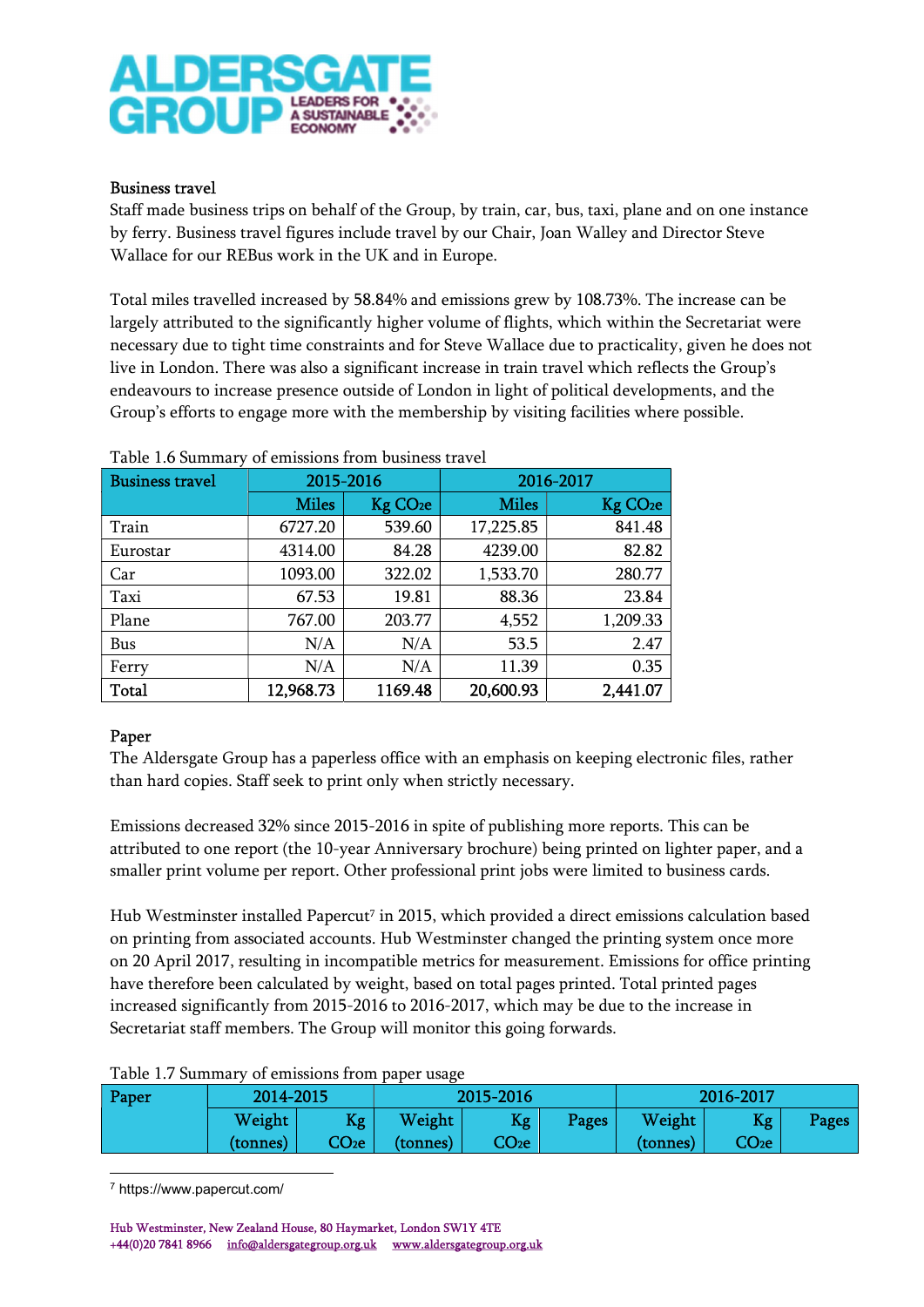

| <b>Business</b> | 0.001 | 1.00   | 0.002 | 1.49   |                          | 0.001 | 1.32   | $-$   |
|-----------------|-------|--------|-------|--------|--------------------------|-------|--------|-------|
| cards           |       |        |       |        |                          |       |        |       |
| Office print    | 0.066 | 61.70  |       | 16.20  | 3602                     | 0.024 | 22.18  | 4,734 |
| outs            |       |        |       |        |                          |       |        |       |
| Reports         | 0.379 | 346.30 | 0.148 | 134.80 | $\overline{\phantom{m}}$ | 0.107 | 97.24  |       |
| Envelopes       |       |        | 0.01  | 7.62   |                          |       | N/A    |       |
| Total           | 0.446 | 409.01 | 0.16  | 160.11 |                          | 0.132 | 120.74 |       |

## Couriers

The Aldersgate Group required seven couriers during the financial year, which transported event supplies between the Hub Westminster office and event venues.

#### Table 1.8 Summary of emissions from couriers

|          | 2014-2015    |                      |              | 2015-2016            | 2016-2017    |                     |
|----------|--------------|----------------------|--------------|----------------------|--------------|---------------------|
|          | <b>Miles</b> | Kg CO <sub>2</sub> e | <b>Miles</b> | Kg CO <sub>2</sub> e | <b>Miles</b> | KgCo <sub>2</sub> e |
| Couriers | 23.60        | 5.45                 | 13           | 3.23                 | 18.40        | 4.82                |

#### Computer servers and data storage

UKFast provides hosting services for the Aldersgate Group. It has PAS 2060<sup>8</sup> certification, which demonstrates carbon neutrality, due to their contributions to a number of hydropower renewable energy schemes.<sup>9</sup>

Aldersgate Group email has been hosted by zoho.com since 23rd September 2015, switching from UKFast due to problems with functionality. As zoho.com is not carbon neutral, these emissions have been included in calculations from that date onwards. The Secretariat will need to continue to archive and discard unnecessary emails.

The Aldersgate Group stores shared files on Dropbox.com. Dropbox does not report on their emissions or give any indication of the emissions footprint of their data storage service. However, a study between the NRDC and WSP gives an estimate of average carbon emissions per GB of storage for public cloud users of 1.4kg CO2e per year<sup>10</sup>. This data was published in 2012, and therefore may no longer be entirely accurate. Methodology remains the same as last year.

Online data storage on capsulecrm.com is used to maintain a contacts database. This uses just 50.6KB of data, which is negligible in terms of calculating emissions.

|     | 2014-2015    |                      |                        | 2015-2016            | 2016-2017              |                      |
|-----|--------------|----------------------|------------------------|----------------------|------------------------|----------------------|
|     | Storage (GB) | Kg CO <sub>2</sub> e | <b>Storage</b><br>(GB) | Kg CO <sub>2</sub> e | <b>Storage</b><br>(GB) | Kg CO <sub>2</sub> e |
| Web |              | 0.00                 | 0.78                   | 0.00                 |                        | 0.00                 |

Table 1.9 Summary of emissions from computer servers and data storage

8 http://www.bsigroup.co.uk/en-GB/PAS-2060-Carbon-Neutrality/

<sup>&</sup>lt;sup>9</sup> http://www.ukfast.co.uk/carbon-neutral-hosting.html

 $10$  Figure 2 https://www.nrdc.org/sites/default/files/NRDC\_WSP\_Cloud\_Computing\_White\_Paper.pdf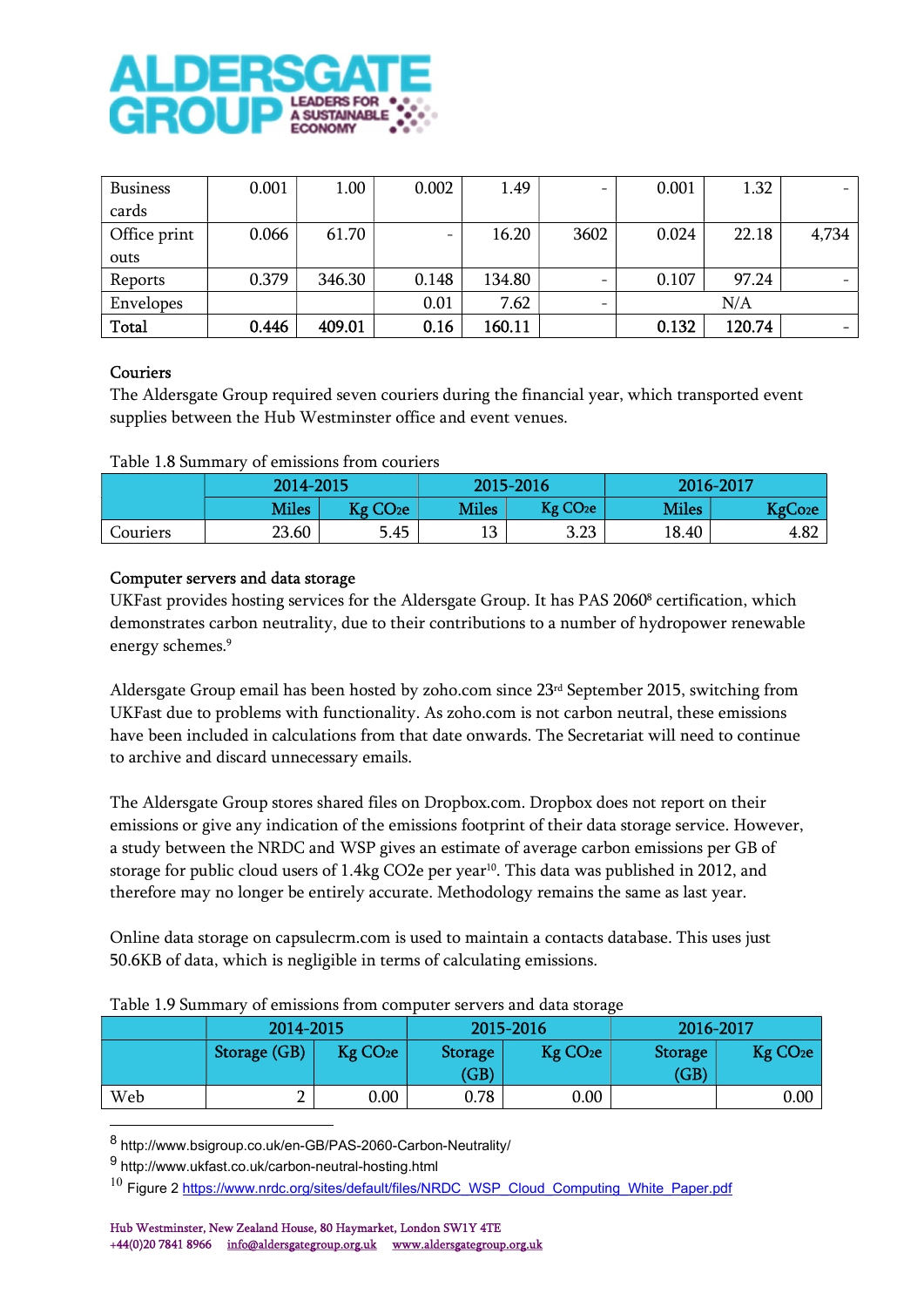

| hosting |                          |                          |       |       |       |       |
|---------|--------------------------|--------------------------|-------|-------|-------|-------|
| Email   | $\overline{\phantom{a}}$ | $\overline{\phantom{0}}$ | 7.25  | 6.13  |       |       |
| Dropbox |                          | $\overline{\phantom{0}}$ | 29.4  | 41.16 | 31.75 | 44.45 |
| Total   | o<br>-                   | 0.00                     | 37.43 | 47.29 |       |       |

# Assessment

## Gas usage

No useful conclusions can be drawn regarding gas usage due to difficulties in obtaining data. The Group will continue to work with Hub Westminster and JLL to improve access to data and more consistent measurements.

# Electricity usage

No useful conclusions can be drawn regarding electricity usage due to difficulties in obtaining data. The Group will continue to work with Hub Westminster and JLL to improve access to data and more consistent measurements.

# Paper

The instalment and subsequent removal of Papercut over two reporting years has made it difficult to assess emissions. However the Group has increased number of pages printed this reporting year. A reminder has been sent to all staff to only print when strictly necessary, and this will be monitored over the year.

## Data storage

This is the first year the Aldersgate Group has reported on data storage for cloud computing on Dropbox. Overall data storage has increased, suggesting a need to streamline email inboxes in particular for all staff. More up-to-date figures for calculation would provide a more accurate picture of associated emissions.

## Overall

Overall, it is difficult to draw any useful conclusions about the Group's emissions in 2015-2016 as a result of the difficulty in obtaining invoices. Where invoices have been available, the Group's emissions have increased since our presence in the shared working space is proportionally greater, due to fewer other companies working in the space. The Group does have full access to Scope 3 emissions, which has increased by over 1/3 since the last reporting year. This is principally due to a significant increase in number of flights taken. The Secretariat and others will endeavour to limit air travel to a minimum, taking flights only when unavoidable.

## Reduction strategy

In the last report, we set goals to improve:

1. Supplier engagement: The Aldersgate Group has attempted to engage with building management and key suppliers about our desire for more accurate information and the value of lower impact services. Th Group has struggled to procure data and invoices from the Hub this year, due in part to changeover of staff in NZ House building management who have been